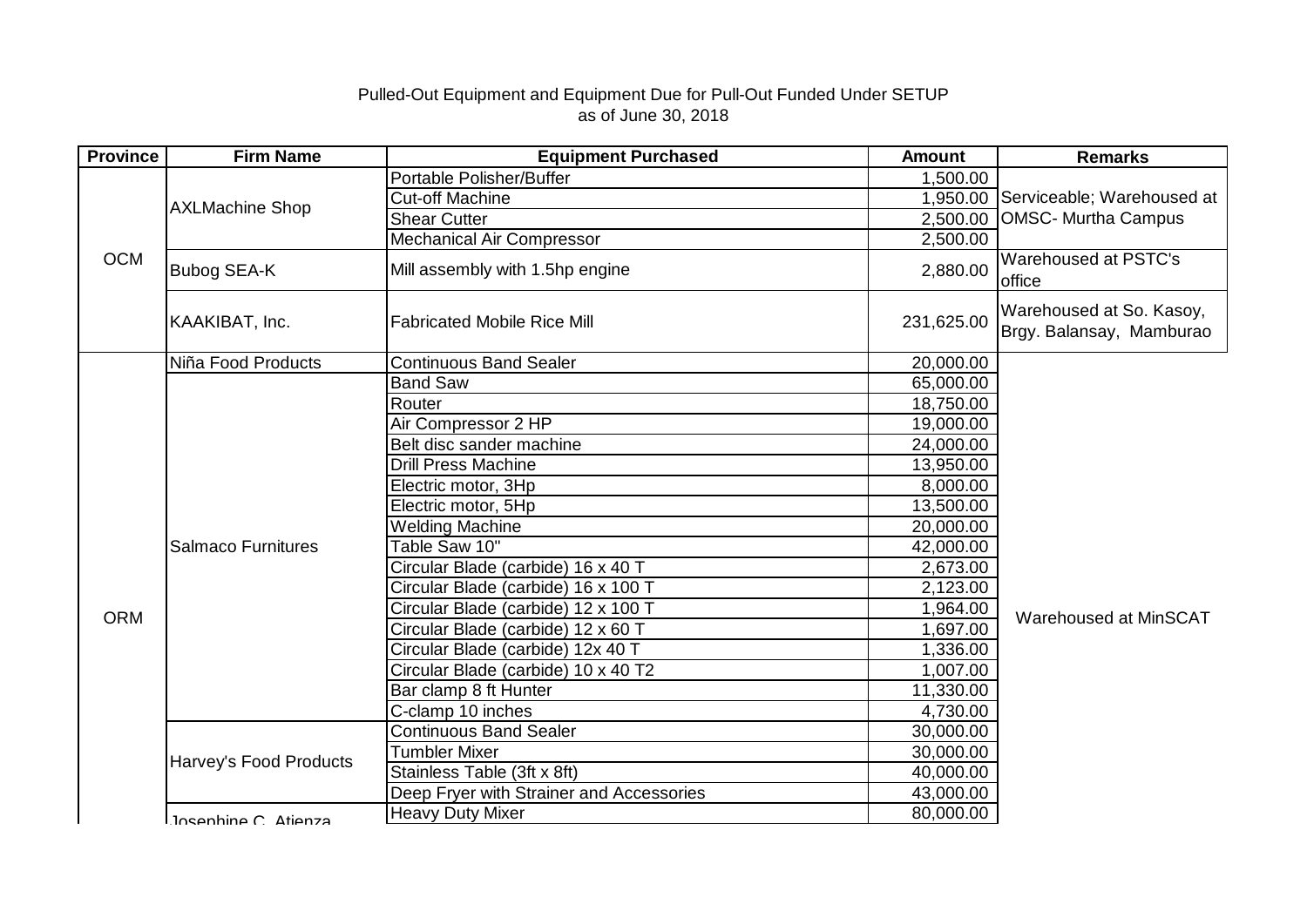|            | <b>JUJUPHING U. MIGHLA</b>            | <b>Stainless Steel Deck Oven</b>                       | 100,000.00  |                                                  |
|------------|---------------------------------------|--------------------------------------------------------|-------------|--------------------------------------------------|
|            | Flowers, Cakes and Party              | <b>Stainless Tables</b>                                | 39,200.00   |                                                  |
|            | <b>Needs</b>                          | <b>Stainless Steel Cooling Rack</b>                    | 64,200.00   |                                                  |
|            | <b>AMI Motorman Service</b><br>Center | Welding Machine (TIG-MIGMAG), 500 amperes              | 31,200.00   |                                                  |
|            |                                       | Cut-off Machine, up to 3'-D pipes and shafting         | 6,000.00    |                                                  |
|            |                                       | Sheet Bender, 8ft-metal cap                            | 120,000.00  |                                                  |
|            |                                       | Air Compressor w/ spray gun                            | 6,000.00    | Temporarily housed at                            |
|            |                                       | Oxy-acetylene welding set (VICTOR brand) w/ oxygen and |             |                                                  |
|            |                                       | acetylene tanks                                        | 8,000.00    | Marinduque State College<br>Main Campus. All are |
| <b>MAR</b> |                                       | Wrought Iron Equipment (set)                           | 150,000.00  |                                                  |
|            |                                       | <b>TIGMIG Welding Machine</b>                          | 50,000.00   | functional and being used for                    |
|            | <b>Leal Welding Shop</b>              | <b>Heavy Duty Welding Machine</b>                      | 20,000.00   | educational purposes                             |
|            |                                       | <b>Pipe Bending Machine</b>                            | 35,000.00   |                                                  |
|            | Joaquin Auto-diesel Repair            | Lathe Machine                                          | 350,000.00  |                                                  |
|            | Shop                                  | <b>Milling Machine</b>                                 | 500,000.00  |                                                  |
|            |                                       | Soap Molds with press                                  | 26,992.00   |                                                  |
|            | <b>Bimbo Enterprise</b>               | $(9,000pcs$ Soap Box)                                  | 57,600.00   |                                                  |
|            | Popoy's Miki Manufacturing            | Dough sheeter/cutter                                   | 25,000.00   |                                                  |
|            |                                       | Dough roll/kneader                                     | 26,000.00   |                                                  |
|            |                                       | Noodle fryer                                           | 7,765.00    |                                                  |
|            |                                       | Noodle cooking pots & laddles                          | 7,000.00    |                                                  |
|            | Marquez Marble Craft                  | Lathe machine                                          | (defective) |                                                  |
|            |                                       | Polisher                                               | 8,500.00    |                                                  |
|            |                                       | Drill                                                  | 7,000.00    |                                                  |
|            |                                       | Grinder                                                | 9,000.00    |                                                  |
|            |                                       | Grinder w/o Blade                                      | 2,500.00    |                                                  |
|            | <b>MD Homeworks</b>                   | Compound Miter Saw, 1600W                              | 15,000.00   |                                                  |
|            |                                       | Juki High Speed Sewing Machine Model DDL550            |             |                                                  |
|            |                                       | HQM201336AG117 w/ A&G Clutch Motor 220V, 60Hz, 3450    |             |                                                  |
|            |                                       | RPM, Phase I (2 threads)                               | 8,900.00    |                                                  |
|            |                                       | Juki High Speed Sewing Machine Model DDL550            |             |                                                  |
| <b>ROM</b> | Joral's Fashion                       | HQM201328AG114 w/o Clutch Motor                        | 6,000.00    | Warehoused at the PSTC                           |
|            |                                       | Singer Zigzag204 High Speed Sewing Machine Model 206   |             |                                                  |
|            |                                       | 7D626580 (Reconditioned)                               | 6,500.00    |                                                  |